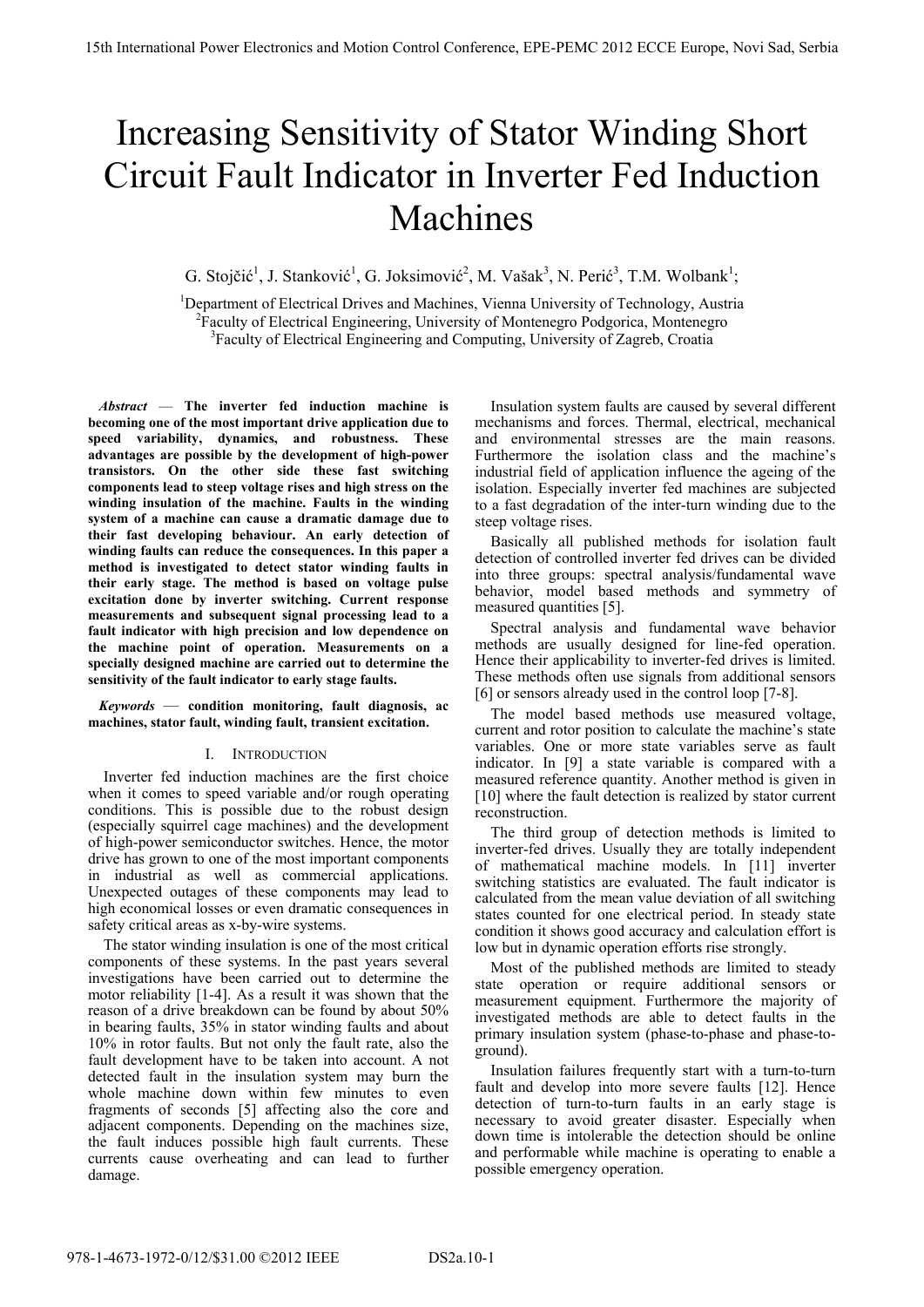The method introduced in this paper is based on the detection methods published in [13]. Basically the machine's behavior on transient excitation is investigated and hence a fault indicator calculated. The transient excitation is realized by voltage steps generated by the switching of the inverter. The current response is measured by the same built-in sensors of the inverter that are used for the control system. The method thus utilizes only the sensors and electronics already available in today's industrial drives.

# II. ESTIMATION OF THE TRANSIENT LEAKAGE INDUCTANCE

In the following the method and signal processing for a fault indicator are described.

The proposed method is based on the injection of voltage pulses and measurement of the current response. In the case of inverter fed machines the voltage pulses can be easily realized by inverter switching. Switching from inactive to any active state of the inverter a voltage step is applied to the machines terminals with a magnitude equal the dc link voltage. The resulting current response will be dominated by the transient leakage inductance. The leakage inductance contains information about the machine's asymmetries which can be used to calculate a fault indicator.

An ideal symmetrical induction machine can be described by the well known stator equation in the space phasor representation (1).

$$
\underline{v}_S = r_S \cdot \underline{i}_S + l_l \cdot \frac{di_S}{d\tau} + \frac{d\underline{\lambda}_R}{d\tau} \tag{1}
$$

The machine's transient reaction to a voltage step is dominated by the leakage inductance  $l_1$  times the current time-derivative and the time-derivative of the rotor flux  $\lambda_R$  (back emf). The stator current is measured at two different time instances and its time-derivative approximated by the difference as shown below. The disturbing influence of the back emf has to be eliminated to enable an accurate identification of the leakage inductance. This elimination is realized by applying two different and subsequent voltage pulses. The duration of each pulse is some ten µs. As the duration of the pulse excitation is only short, the fundamental wave point of operation, the back emf and the dc link voltage can be considered constant. In Fig. 1 the voltage pulses as well as the current response in one main phase direction is depicted. As can be seen a special voltage pulse pattern is applied to the machines terminals. Therewith the fundamental wave point of operation remains unchanged. As shown in the figure the first pulse sequence is denoted with index *I* and the second with *II*. Further the time derivative of the current is approximated by  $\Delta i_S/\Delta d\tau$  due to the time discrete behavior of the measuring system.

For each voltage pulse the stator equation can be calculated. Subtraction (considering  $d\lambda_R / d\tau \approx d\lambda_R / d\tau$ and  $i_{S,I} \approx i_{S,II}$ ) of the two step responses leads to (2). In (3) the equation is represented in a shorter notation where  $v_{\text{S,I-II}} = v_{\text{S,I}} - v_{\text{S,II}}$  and  $d\underline{i}_{\text{S,I-II}}/d\tau = d\underline{i}_{\text{S,I}}/d\tau - d\underline{i}_{\text{S,II}}/d\tau$ .

$$
\underline{v}_{S,I} - \underline{v}_{S,H} = l_{I,t} \left( \frac{d \underline{i}_{S,I}}{d \tau} - \frac{d \underline{i}_{S,H}}{d \tau} \right) \tag{2}
$$

$$
\underline{v}_{S,I-II} = \underline{l}_{I,t} \left( \frac{d \underline{i}_{S,I-II}}{d \tau} \right) \tag{3}
$$

Considering now a non symmetrical machine the leakage inductance  $l_i$  will no longer be scalar, it's a complex value  $l_{l,t}$  denoted underlined as phasor and additional with index t for transient excitation (2)-(3).



direction.

Such an unbalance may be induced by faults (isolation fault, eccentricity, rotor faults, missing slot wedges, ... ) or/and by inherent asymmetries like anisotropy, not symmetrical voltage system and manufacturing imperfectness.

The so introduced complex transient leakage inductance consists of a symmetrical part *l*<sub>offset</sub> and a complex part  $I_{\text{mod}}$ , with its magnitude  $I_{\text{mod}}$  and direction  $\theta$ . The symmetrical part represents the symmetrical machine, the complex portion the fault induced asymmetries, respectively. This complex portion points in the direction of maximum inductance within each pole in the presence of a winding fault.

$$
\underline{l}_{l,t} = l_{offset} + \underline{l}_{\text{mod}}
$$
\n
$$
\underline{l}_{\text{mod}} = l_{\text{mod}} \cdot e^{j2\theta}
$$
\n(4)

Inserting (4) into (3) and inverting the equation to reduce the number of mathematical operations leads to (5) and (6), respectively. There the conjugated complex value is marked with \* and the leakage inductance is transformed to the inverse transient inductance  $y_{I-II}$ .

$$
\frac{d\dot{\mathbf{z}}_{S,I-II}}{d\tau} = y_{offset} \cdot \underline{\mathbf{v}}_{S,I-II} + \underline{\mathbf{y}}_{mod} \cdot \underline{\mathbf{v}}^{*}_{S,I-II}
$$
(5)

$$
\frac{d\underline{i}_{S,I-II}}{d\tau} = \underline{y}_{I-II} \cdot \underline{v}_{S,I-II} \tag{6}
$$

These coherences are illustrated in Fig. 2 in the stator fixed frame to give a clear geometrical impression. Thereby the excitation direction  $(v_{S,I-II})$  and the resulting current response vector  $(\Delta i_S/\Delta d\tau)$  together with the direction of maximum inductance are shown. The voltage pattern is applied in phase direction U ( $v_{\text{S,I}}$  = +U and  $v_{\text{S,I}}$ = -U). The transient inductance is assumed to have an ideal sinusoidal disturbance along the circumference. As shown in the picture this disturbance is assumed to have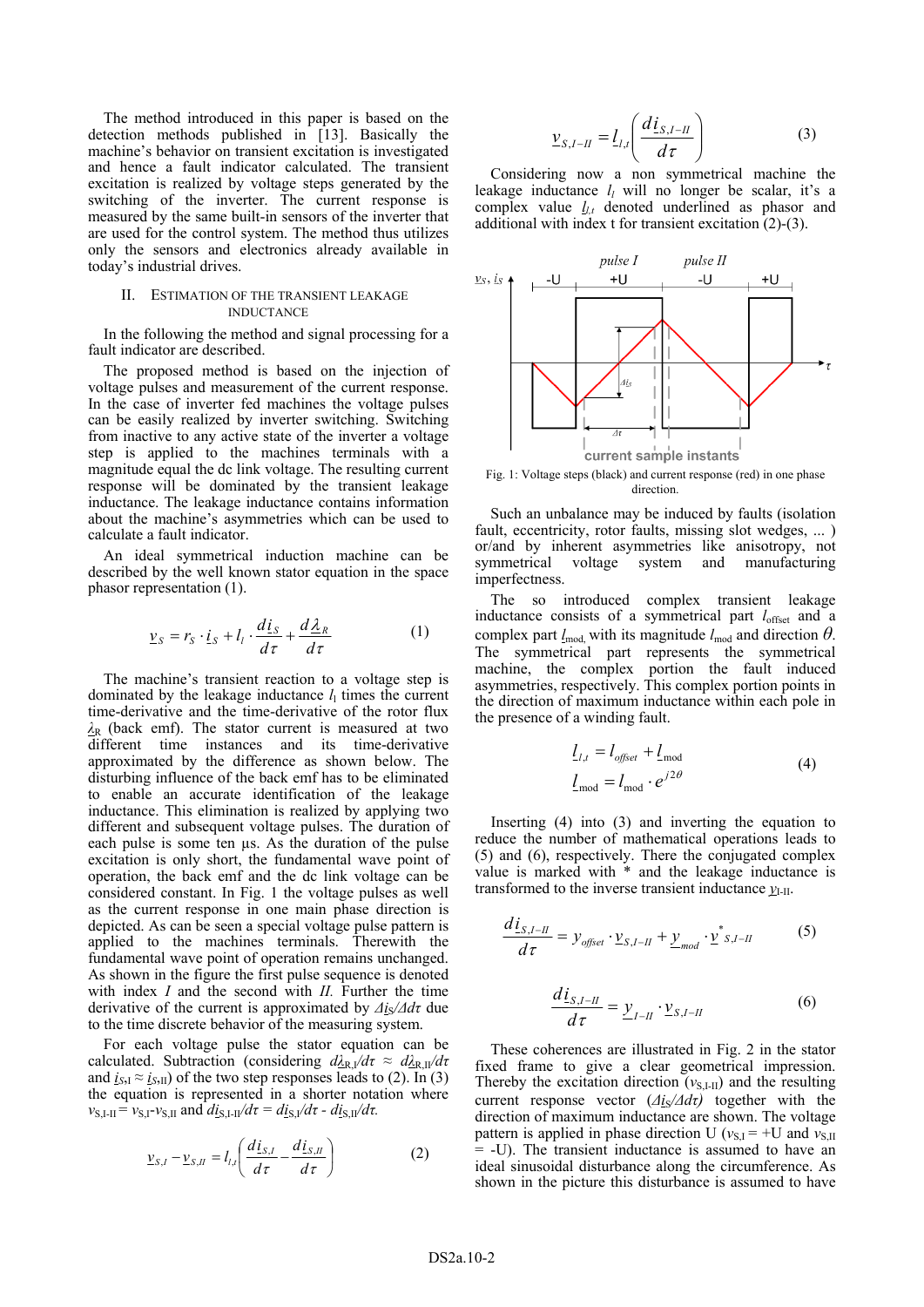the maximum value at  $\theta$ =40° with respect to the excitation direction. This leads to a current slope  $(v_{S,L})$  $I_{II}$ *'Y*<sub>mod</sub>) which differs from the symmetrical portion ( $v_{S,I}$ ). II<sup>*y*</sup><sub>*II<sup></sup></sub>y*<sub>offset</sub>). As mentioned before the modulated part</sub> represents the imperfectness of the machine (fault induced or not). Assuming now a faulty machine the magnitude of this part is rising with the fault severity. However, the symmetrical part is always clearly dominant. The part of  $y_{mod}$  is being only a fraction of the offset part even in a faulty machine. In order to exploit this information for fault detection with high precision some further signal processing steps have to be carried out.



Fig. 2: Current slope vector (gray) for applied voltage pulses in phase direction U. The direction of maximum inductance is assumed *θ=*40*°.*

## III. ASYMMETRIES IN THE TRANSIENT LEAKAGE INDUCTANCE OF AC MACHINES

In the previous section it was shown that a current response resulting from a special voltage pulse excitation contains information about the machine state and its asymmetries. The obtained current slope and thus the inverse transient leakage shows a distinct behavior in presence of faults and can thus be used to exploit a high precision fault indicator for monitoring purpose. But before a fault indicator is generated out of the current signal, some specific signal processing steps have to be executed to separate the asymmetry portion from the symmetrical one.

A very simple but effective way to carry out the excitation is to apply the voltage pulse sequence by inverter switching. The sequence is realized by two active inverter output states whose voltage phasors point in opposite directions. From the measured current slopes the asymmetry phasor is obtaind with  $(2) - (6)$ . As only the modulated portion of the phasor contains information about the fault, the symmetrical part acts as disturbance and must be eliminated. Basically there are two options to carry out this task.

One is to determine the magnitude of the symmetrical component in advance on a faultless machine. Therefore the flux and the load level of the machine have to be observed. Elimination is then realized by subtraction of the obtained asymmetry phasor (in fault case) and the identified faultless phasor.

A second option for eliminating the symmetrical portion is given by voltage excitation in the three main phase directions. Thus three current response vectors are obtained and one resulting phasor can be calculated. The share of the symmetrical part then leads to a zero

sequence component that is eliminated. This resulting phasor now only contains information on machine asymmetries. In the following the phasor will be denoted asymmetry phasor.

Basically this phasor can now be used as fault indicator but due to the superposition of inherent and fault induced asymmetries; high sensitive fault detection can be very challenging.

# *A. Inherent Asymmetries of Faultless Machines*

In every machine even when faultless there are always some inherent asymmetries. The reasons for these asymmetries are spatial saturation, slotting and anisotropy. Their presence affects the asymmetry phasor what results in the need for a separation of these asymmetries to achieve a high precision fault indicator.

However, an identification and separation of these asymmetries can be reached without previous identification due to their deterministic behavior.

Concerning induction machines the main asymmetry when faultless is the saturation saliency. It arises from the spatial distribution of the fundamental wave saturation level along the circumferences of the stator. The period of this modulation is twice that of the fundamental wave. Flux and load determine this modulation's magnitude and deviation from the direction of the machine's current phasor. It will be shown in the following that identification and separation can be done without precommissioning by specific measurements.

Another asymmetry also present in the asymmetry phasor is the slotting saliency. It is influenced by the slot openings in the lamination of the rotor. The period of this portion corresponds to the number of rotor slots of the machine. The flux, load or speed levels have almost no influence in this modulation.

Additional there is a further asymmetry detectable in the asymmetry phasor. This component arises when saturation and slotting are present and results from intermodulation. The magnitude and direction also depends on the operating point of the machine.

## IV. FAULT INDICATOR ESTIMATION

In the previous section it was shown that the current response phasor to voltage pulses deliver information about the machines state and asymmetries. The resulting phasor can so be utilized for stator winding fault detection. Nevertheless, before this asymmetry phasor serves as fault indicator some specific signal processing step must be executed.

The duration of the voltage pulse excitation is within a short time period of some 10µs. This excitation can for example be realized within one cycle of a pulse width modulation period. The current value at the beginning and ending of the voltage pulse sequence is almost the same (Fig. 1). Therewith consequences on the control loop and operating point of the machine are almost negligible.

The so detected asymmetry phasor represents the machine asymmetry for a specific state of the machine (i.e. rotor and flux position). Fig.3 depicts the data acquisition process.

The field oriented control (FOC) provides the state variables *γ*el and *γ*mech to the measurement control unit. This unit decides when a voltage excitation has to be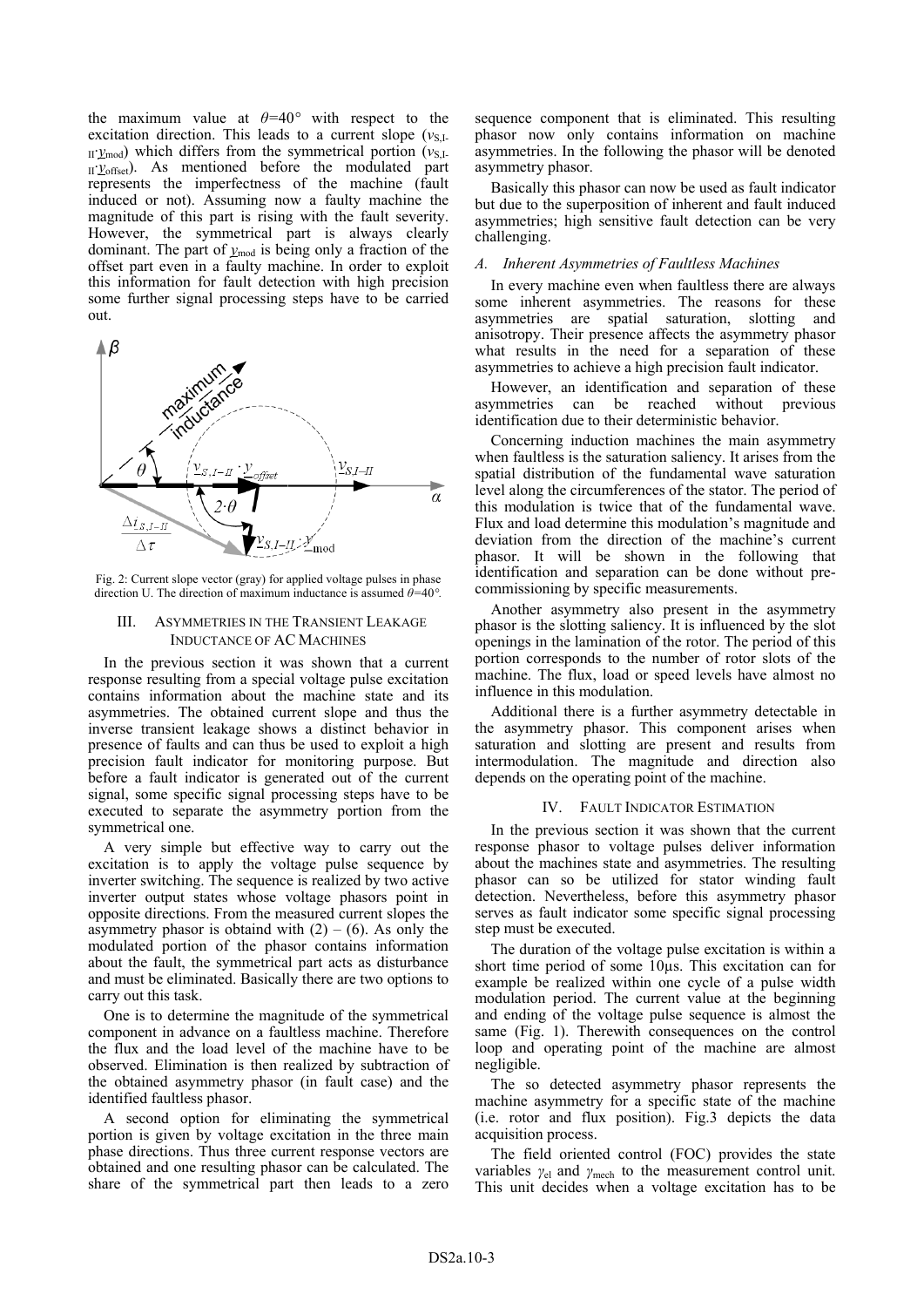done and interrupts the FOC control loop and the PWM (pulse width modulation). Then the voltage pulses from Fig. 1 are applied to the machine and the current response is measured. With the so obtained current slope phasor the asymmetry phasor is calculated and forwarded to the data storage block. This storage is realized as a matrix. Each element corresponds to a specific rotor and flux position. The related flux and rotor position (*γ*el and *γ*mech) are obtained from the measurement control.



Fig. 3: Block diagram of the data acquisition / signal processing

The location within the matrix where the phasor value has to be stored is determined from *γ*el and *γ*mech. Columns represent asymmetry phasors at one rotor position and one revolution of the flux. On the other side the rows are used for storing one flux position and one revolution of the rotor. The procedure is repeated until a complete set of asymmetry phasors is collected with respect to one mechanical and electrical revolution of the rotor/flux. The matrix is subsequent forwarded to a mean value calculation block. This block realizes the separation of all asymmetries contained in the asymmetry phasor. The separation is done by mean value calculation (MVC) of rows and columns. In the first step the mean values of each row (corresponding one mechanical revolution) are determined. Thus the slotting modulation is eliminated. This MVC leads to a set of phasors each representing the remaining asymmetries for one flux position. Each phasor is thus composed only of saturation saliency and fault induced asymmetry.

In the second step the MVC is done again. Now the set of phasors is combined to only one resulting phasor. Due to the MVC with respect to one flux revolution the saturation modulated portion is also eliminated. This phasor now only contains information about asymmetries that are fixed with the stator and can be used as stator isolation fault indicator. In a symmetrical machine this indicator leads to a zero phasor; in the case of fault the magnitude of this phasor will rise and its angular position will point into the fault direction.

The influence of the different inherent saliencies on the asymmetry phasor and the separation method are also shown in Fig 4. The locus of the asymmetry phasor is depicted as a function of the rotor and flux position.

The left diagram of the figure depicts the trace of the asymmetry phasor for zero flux and no load. The trajectory thus consists only of the slotting modulation. For the middle diagram the machine was operated with rated flux and no load. Now the saturation saliency has a dominating portion with the slotting superposed. The right diagram shows a set of trajectories for a load level of 70%. The clear increase of the saturation induced modulation is visible while the slotting modulation remains almost unchanged.

#### V. MEASURMENTS AND RESULTS

The experimental setup consists of a load machine, a test machine, a voltage source inverter and a measurement and control unit. The test machine is a specially designed 5.5 KW induction machine with a squirrel cage rotor. The parameters of the machine are given in Table 1. The stator windings are specially designed to enable a non destructive simulation of stator winding faults. For this purpose the winding coils have taps on several positions. Different fault levels can thus be investigated by connecting some of these taps by different resistances. Disconnection of these joints leads to a healthy, not destructed symmetrical machine again.



Fig 4: Asymmetry phasor trajectory for different machine operating states of a symmetrical machine. Left: zero flux / no load. Middle: rated flux / no load. Right: rated flux / 70% load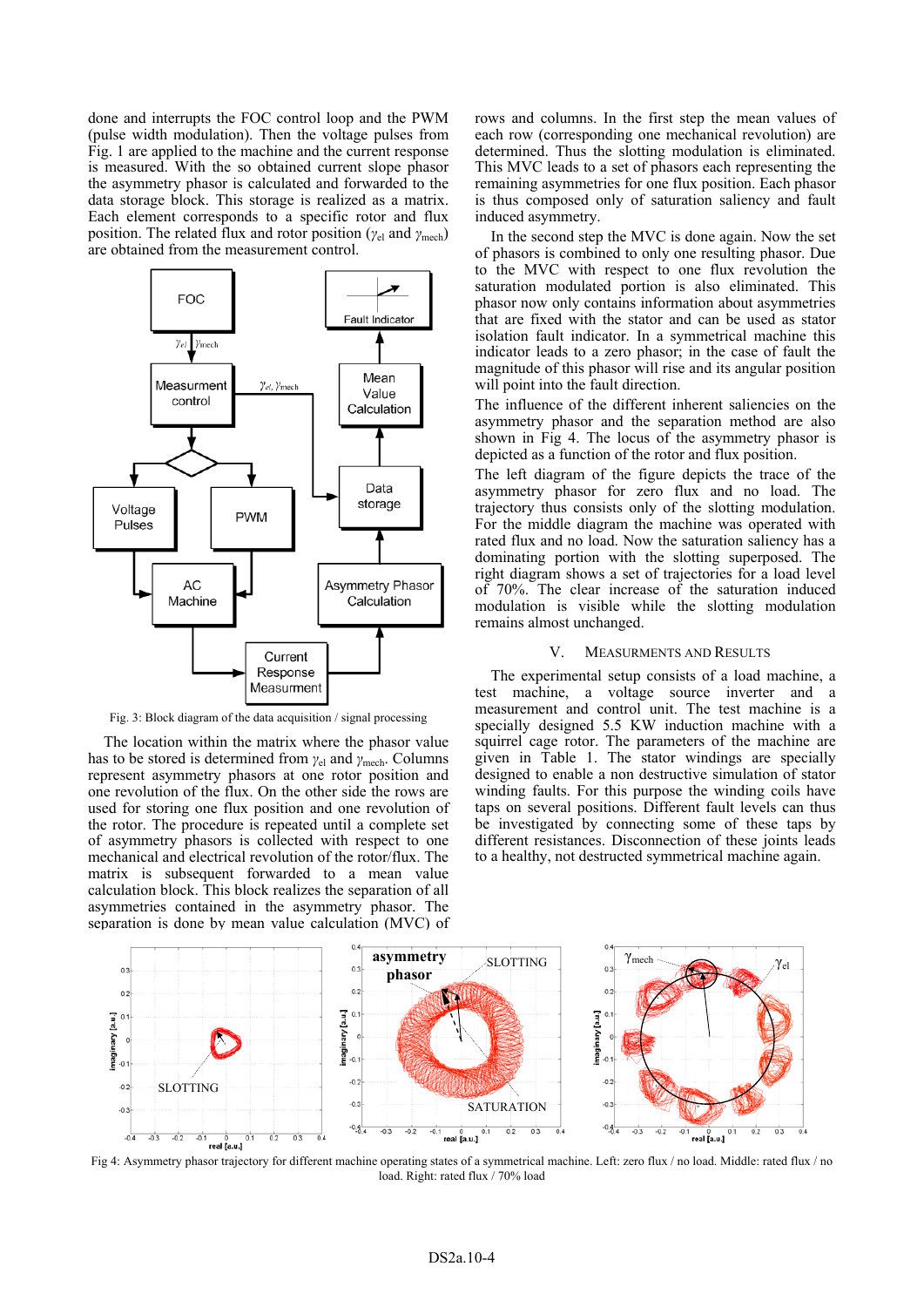TABLE 1: PARAMETERS OF TEST MACHINE

| <b>NUMBER OF POLES:</b>          | $= 4$<br>P.      |
|----------------------------------|------------------|
| <b>NOMINAL VOLTAGE:</b>          | $U_{N} = 187V$   |
| NOMINAL CURRENT:                 | $I_{N}$ = 14.3A  |
| NOMINAL EL. FREQUENCY:           | $F_N = 50 Hz$    |
| NUMBER OF STATOR SLOTS:          | $N_s = 36$       |
| <b>NUMBER OF ROTOR SLOTS:</b>    | $N_{\rm R}$ = 28 |
| <b>NUMBER OF TURNS PER PHASE</b> | 130<br>$=$       |

The measurements were carried out using a programmable (MATLAB/Simulink) control and measurement unit. The excitation and data acquisition sequences were done as described in the previous sections. The machine was controlled by the field oriented control scheme. The inverter control mode is a standard pulse width modulation (PWM) with 5kHz carrier. As described above the fault detection procedure is based on voltage pulse excitation. Due to the short pulse duration this can be realized with one PWM cycle.

The sensitivity of the method is verified by several measurements. As described in the first section, winding faults usually start with turn-to-turn faults. Therefore only these types of faults were investigated.

The fault levels are examined in different stages. First, a turn-to-turn fault was realized by a copper wire between two coil taps. Thus a damaged insulation and a low resistance connection of two coil turns was simulated. In further consequence the copper wire was exchanged by resistors with rising values. So the method was tested for already existing and developing turn-to-turn faults. Furthermore the fault indicator sensitivity was investigated at different load levels.

# *A. Fault indiactor and fault direction*

Fig. 5 shows measurement results for different fault levels and fault positions. The measurements were done at rated flux and a load level of 30%. The faultless case serves as reference of the symmetrical machine (brown X). The first stage was a turn-to-turn connection realized by a copper wire. In the figure, measurement results for theses three cases are marked by \* denoted Cu U, Cu V, and Cu W. Further, in in all three pahses the copper wire was changed by an resistor marked with  $+$  (Res1) ).Additional in phase U a second resistor was applied denoted with Res2. Res2 has a greater value than Res1. The currents in the shorted turn were measured to 5.1A for copper wire, 0.29A for Res1 and 0.13A for Res2 (rated current of the machine was 14.3A). The taps in each phase are placed on the two very first turns of each phase.

The measurement results of Fig. 5 show that the connection of two taps (turn-to-turn fault) closed by a high conducting connection like a copper wire and even connected by a resistor can be clearly detected. Furthermore also the fault's direction is detectable.

#### *B. Sensitivity analysis*

In the next step the focus of investigation was the fault indicator dependency on different resistor values in the shorted turn. With what also the sensitivity of starting turn-to-turn faults can be examined. Starting from a

shorted turn by a copper wire the connection between these two taps was closed by resistor with increasing values. The limit of detection is reached when fault direction is not more determinable. All measurements were done at three different machine operating states. Fig. 6 presents the measurement results. Firstly the machine was operated with zero flux and no load. Fault detection procedure was done for different resistance values. As can be clearly seen the fault indicator magnitude is increasing with declining resistor value and increasing current in the shorted path. The current in the shorted path was measured to 35% of machines rated current when connected by a copper wire. The limit of detection is given at 1% rated current in the shorted path (resistor of  $2\Omega$ ). After that the measurements were repeated with rated flux / no load and finally with 30% nominal load. The presented method shows negligible variations of fault indicator if flux or even load is present in the machine. This circumstance can be ascribed to the separation of inherent asymmetries by the signal processing. The indicator magnitude axis is scaled logarithmically for an improved readability.



Fig. 5: Measurement results of the fault indicator at load level on 30%.



Fig. 6: Fault indicator magnitude versus resistance values of short circuit for three different points of operation.

# *C. Load dependancy*

The operating state of inverter fed drives has mainly dynamically changing. This is coupled with high load changes. Therewith a fault indicator in such cases should be ideally load independent. In Fig 4 it was shown that the flux and load impact induce changes of inherent asymmetries (saturation saliency). However, the load